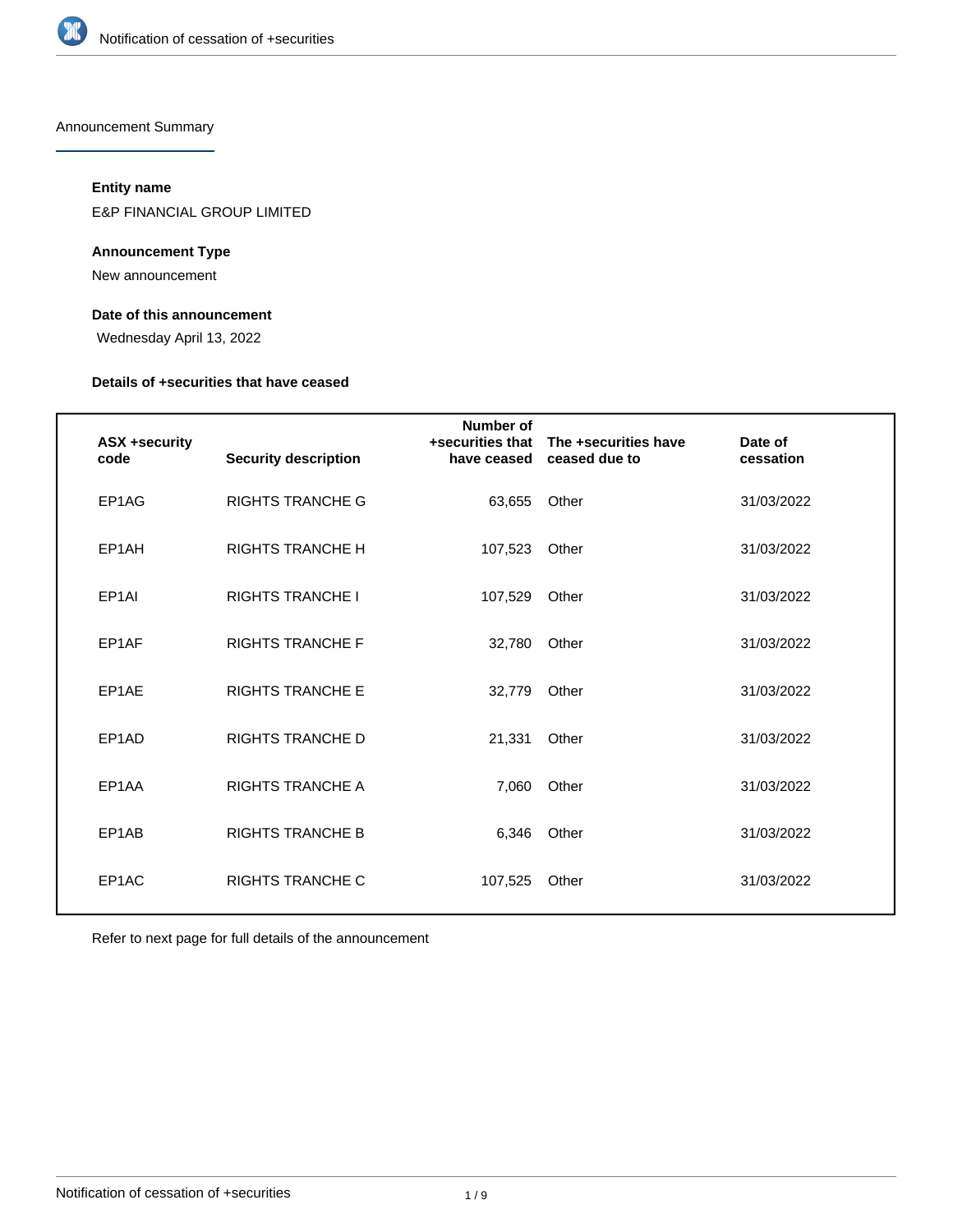

Part 1 - Announcement Details

### **1.1 Name of +Entity**

E&P FINANCIAL GROUP LIMITED

We (the entity named above) provide the following information about our issued capital.

**1.2 Registered Number Type**

ACN

**Registration Number** 609913457

### **1.3 ASX issuer code** EP1

### **1.4 The announcement is**

New announcement

### **1.5 Date of this announcement**

13/4/2022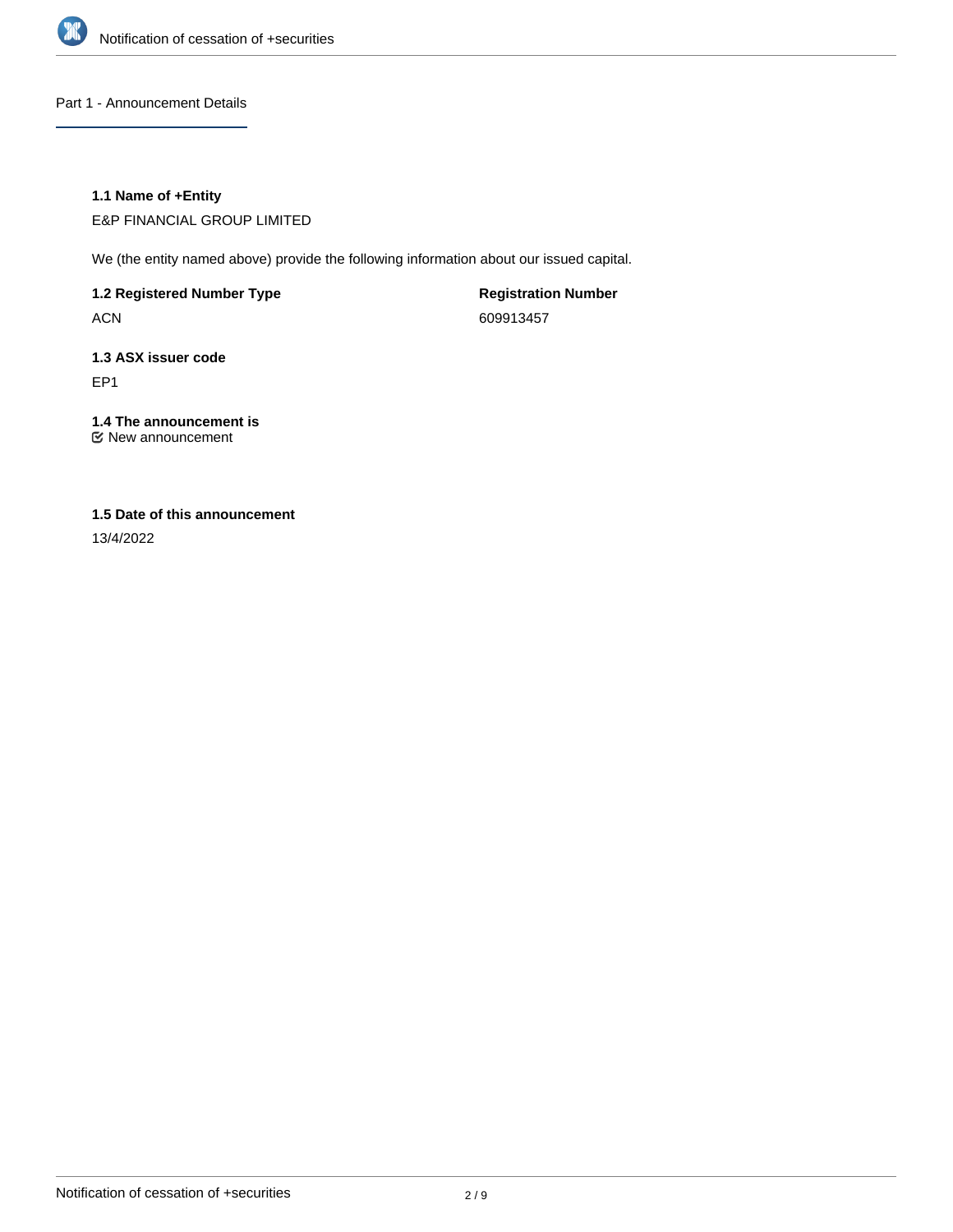

#### Part 2 - Details of +equity securities or +debt securities that have ceased

## **ASX +Security Code and Description** EP1AA : RIGHTS TRANCHE A **Unquoted +equity securities that have ceased Number of securities that have ceased** 7,060 **Reason for cessation Other Please provide additional details** Cancellation of securities that have been satisfied by the transfer of stock from E&P Employee Investments Pty Limited; and the lapse of a conditional right to securities that have not been, or are incapable of being satisfied. **Date of cessation** 31/3/2022 **Is the entity paying any consideration for the cessation?** No

**Any other information the entity wishes to notify to ASX about the cessation?**

### **ASX +Security Code and Description** EP1AB : RIGHTS TRANCHE B

### **Unquoted +equity securities that have ceased**

#### **Number of securities that have ceased**

6,346

### **Reason for cessation**

**Other** 

### **Please provide additional details**

Cancellation of securities that have been satisfied by the transfer of stock from E&P Employee Investments Pty Limited; and the lapse of a conditional right to securities that have not been, or are incapable of being satisfied.

**Date of cessation**

**Is the entity paying any consideration for the cessation?** No

31/3/2022

#### **Any other information the entity wishes to notify to ASX about the cessation?**

**ASX +Security Code and Description**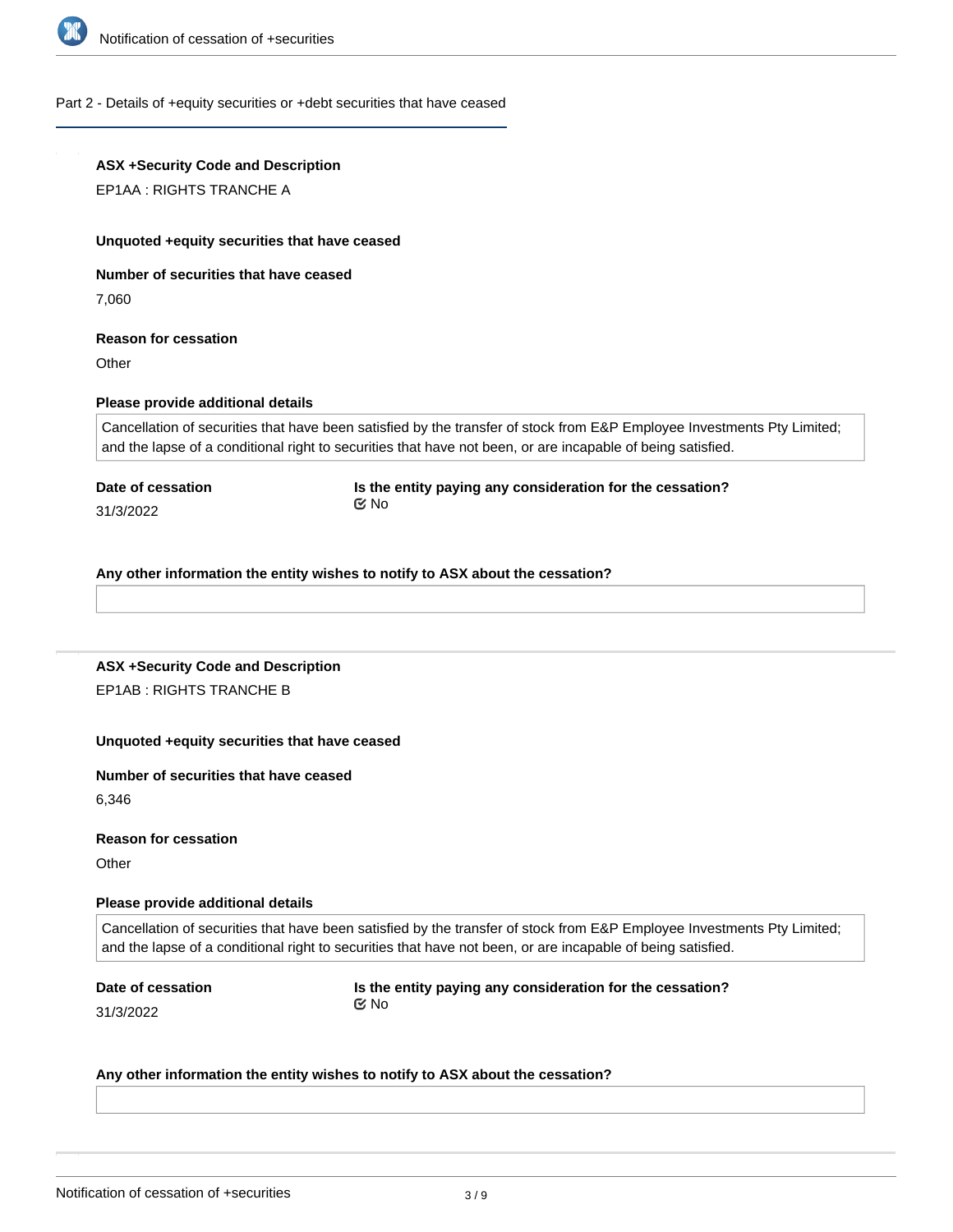

# **ASX +Security Code and Description**

EP1AC : RIGHTS TRANCHE C

### **Unquoted +equity securities that have ceased**

**Number of securities that have ceased**

107,525

**Reason for cessation**

**Other** 

### **Please provide additional details**

Cancellation of securities that have been satisfied by the transfer of stock from E&P Employee Investments Pty Limited; and the lapse of a conditional right to securities that have not been, or are incapable of being satisfied.

**Date of cessation** 31/3/2022

**Is the entity paying any consideration for the cessation?** No

### **Any other information the entity wishes to notify to ASX about the cessation?**

### **ASX +Security Code and Description** EP1AD : RIGHTS TRANCHE D

### **Unquoted +equity securities that have ceased**

### **Number of securities that have ceased**

21,331

### **Reason for cessation**

**Other** 

### **Please provide additional details**

Cancellation of securities that have been satisfied by the transfer of stock from E&P Employee Investments Pty Limited; and the lapse of a conditional right to securities that have not been, or are incapable of being satisfied.

**Date of cessation** 31/3/2022

**Is the entity paying any consideration for the cessation?** No

**Any other information the entity wishes to notify to ASX about the cessation?**

### **ASX +Security Code and Description** EP1AE : RIGHTS TRANCHE E

### **Unquoted +equity securities that have ceased**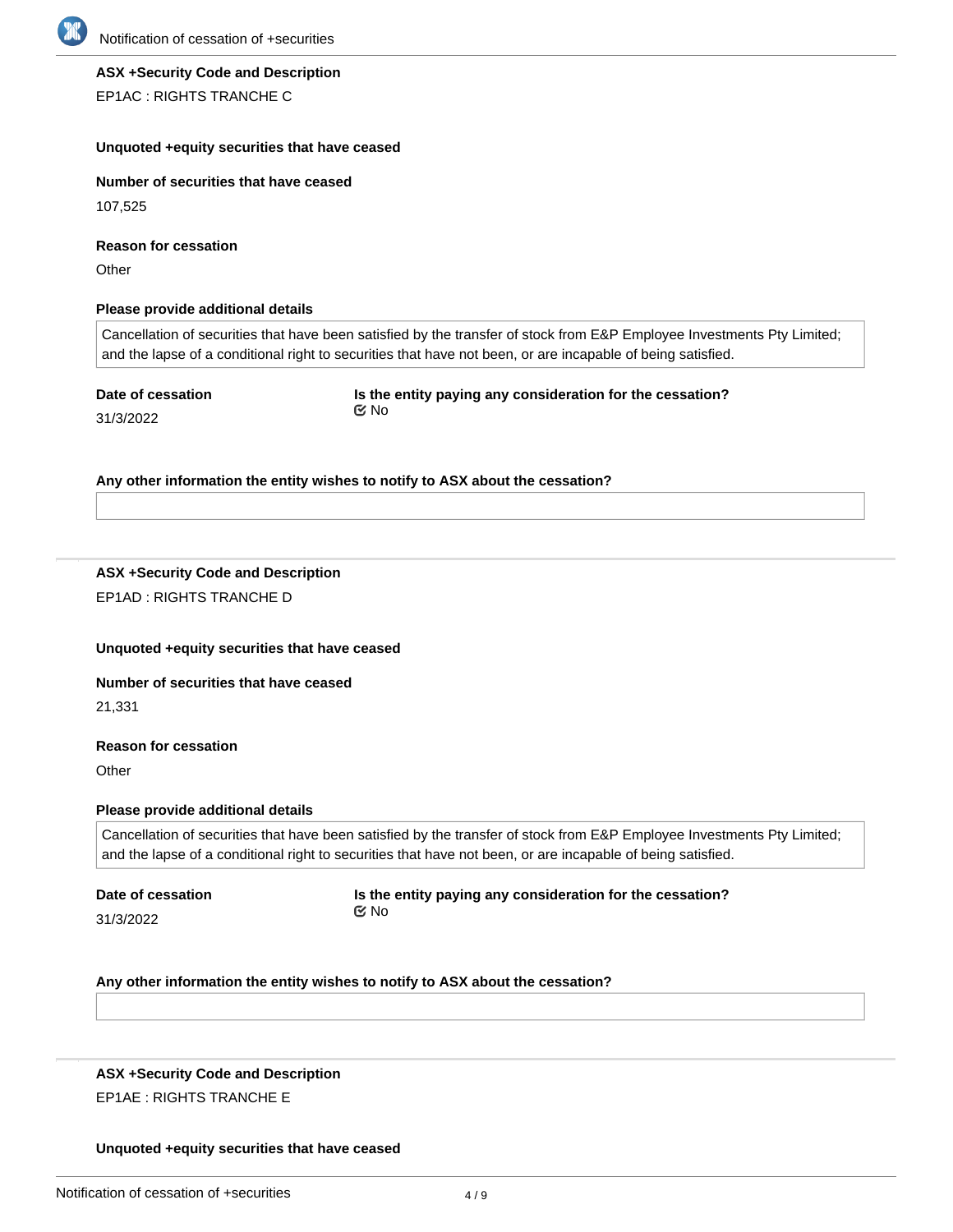

### **Number of securities that have ceased**

32,779

#### **Reason for cessation**

**Other** 

### **Please provide additional details**

Cancellation of securities that have been satisfied by the transfer of stock from E&P Employee Investments Pty Limited; and the lapse of a conditional right to securities that have not been, or are incapable of being satisfied.

**Date of cessation**

**Is the entity paying any consideration for the cessation?** No

31/3/2022

**Any other information the entity wishes to notify to ASX about the cessation?**

**ASX +Security Code and Description** EP1AF : RIGHTS TRANCHE F

### **Unquoted +equity securities that have ceased**

### **Number of securities that have ceased**

32,780

**Reason for cessation**

**Other** 

### **Please provide additional details**

Cancellation of securities that have been satisfied by the transfer of stock from E&P Employee Investments Pty Limited; and the lapse of a conditional right to securities that have not been, or are incapable of being satisfied.

**Date of cessation**

31/3/2022

**Is the entity paying any consideration for the cessation?** No

### **Any other information the entity wishes to notify to ASX about the cessation?**

**ASX +Security Code and Description** EP1AG : RIGHTS TRANCHE G

### **Unquoted +equity securities that have ceased**

### **Number of securities that have ceased** 63,655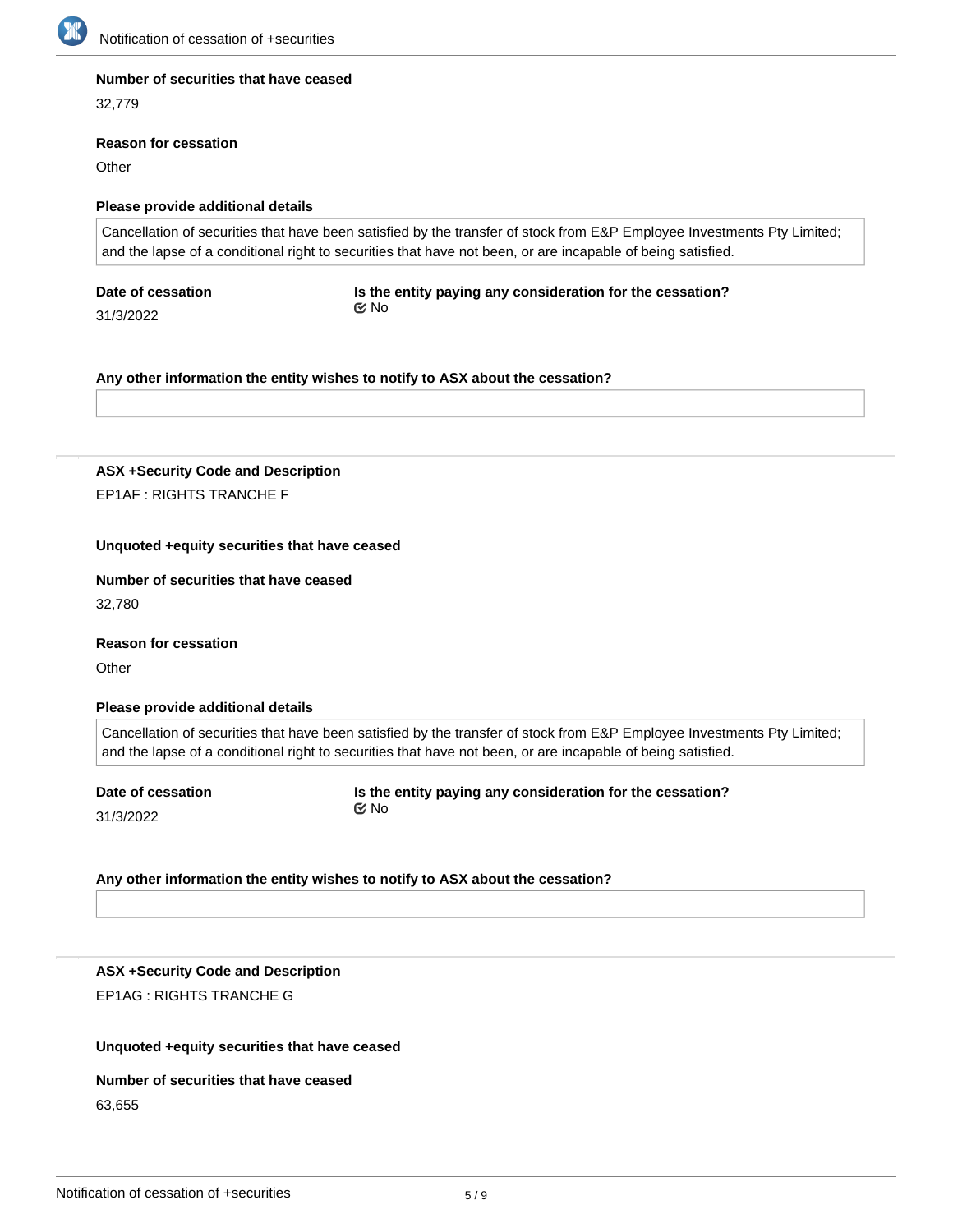

#### **Reason for cessation**

**Other** 

### **Please provide additional details**

Cancellation of securities that have been satisfied by the transfer of stock from E&P Employee Investments Pty Limited; and the lapse of a conditional right to securities that have not been, or are incapable of being satisfied.

|  | Date of cessation |
|--|-------------------|
|--|-------------------|

31/3/2022

**Is the entity paying any consideration for the cessation?** No

### **Any other information the entity wishes to notify to ASX about the cessation?**

**ASX +Security Code and Description** EP1AH : RIGHTS TRANCHE H

#### **Unquoted +equity securities that have ceased**

**Number of securities that have ceased**

107,523

### **Reason for cessation**

**Other** 

#### **Please provide additional details**

Cancellation of securities that have been satisfied by the transfer of stock from E&P Employee Investments Pty Limited; and the lapse of a conditional right to securities that have not been, or are incapable of being satisfied.

**Date of cessation** 31/3/2022

**Is the entity paying any consideration for the cessation?** No

**Any other information the entity wishes to notify to ASX about the cessation?**

**ASX +Security Code and Description** EP1AI : RIGHTS TRANCHE I

#### **Unquoted +equity securities that have ceased**

**Number of securities that have ceased** 107,529

# **Reason for cessation**

**Other**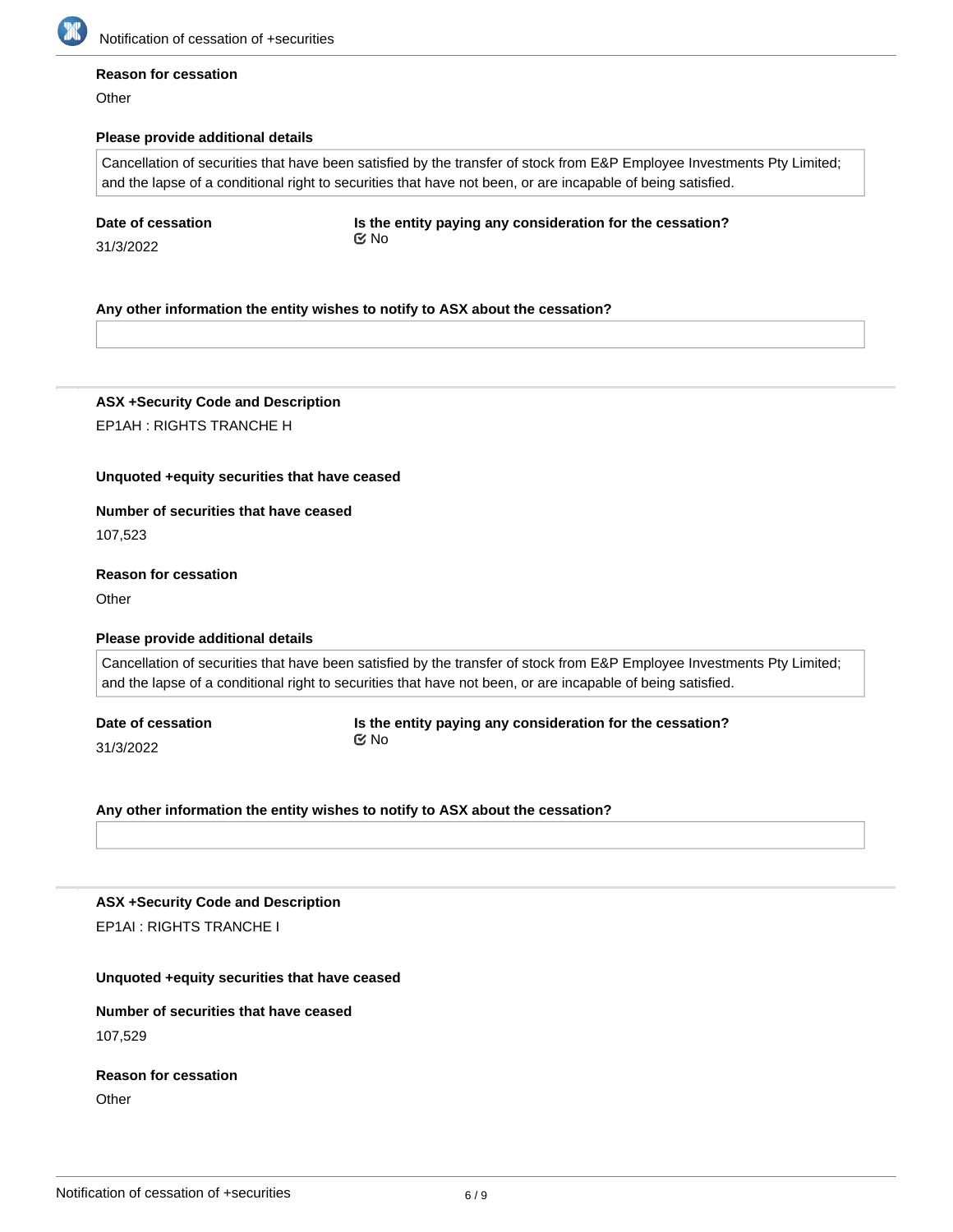

### **Please provide additional details**

Cancellation of securities that have been satisfied by the transfer of stock from E&P Employee Investments Pty Limited; and the lapse of a conditional right to securities that have not been, or are incapable of being satisfied.

**Date of cessation** 31/3/2022

**Is the entity paying any consideration for the cessation?** No

**Any other information the entity wishes to notify to ASX about the cessation?**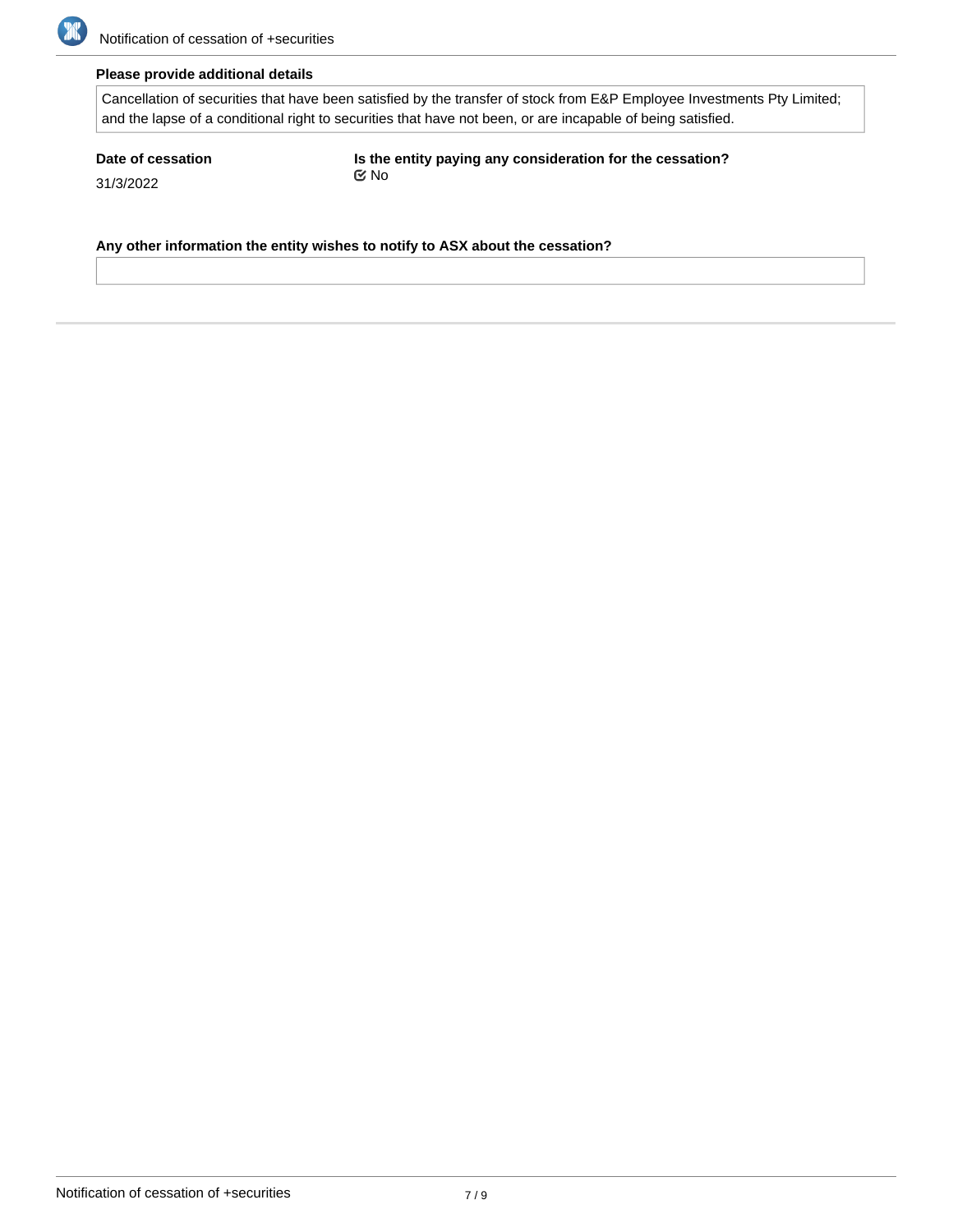

### Part 3 - Issued capital following changes

**Following the cessation of the +securities the subject of this notification, the issued capital of the entity will comprise:**

**3.1 Quoted +equity securities and +debt securities (total number of each +class of +securities quoted on ASX)**

| ASX +security code and description | Total number of<br>+securities on issue |
|------------------------------------|-----------------------------------------|
| EP1 : ORDINARY FULLY PAID          | 237,680,090                             |

### **3.2 Unquoted +equity securities (total number of each +class of +equity securities issued but not quoted on ASX)**

| ASX +security code and description | Total number of<br>+securities on issue |
|------------------------------------|-----------------------------------------|
| EP1AM : RIGHTS TRANCHE M           | 449,581                                 |
| EP1AN : RIGHTS TRANCHE N           | 449,581                                 |
| EP1AO : RIGHTS TRANCHE O           | 449,585                                 |
| EP1AP : RIGHTS TRANCHE P           | 99,258                                  |
| EP1AQ : RIGHTS TRANCHE Q           | 99,258                                  |
| <b>EP1AR: RIGHTS TRANCHE R</b>     | 99,259                                  |
| <b>EP1AG: RIGHTS TRANCHE G</b>     | 1,281,447                               |
| EP1AH: RIGHTS TRANCHE H            | 2,561,965                               |
| EP1AI : RIGHTS TRANCHE I           | 2,562,099                               |
| <b>EP1AF: RIGHTS TRANCHE F</b>     | 259,350                                 |
| EP1AE : RIGHTS TRANCHE E           | 259,329                                 |
| EP1AD: RIGHTS TRANCHE D            | 164,844                                 |
| EP1AL : RIGHTS TRANCHE L           | 105,303                                 |
| EP1AA : RIGHTS TRANCHE A           | 427,832                                 |